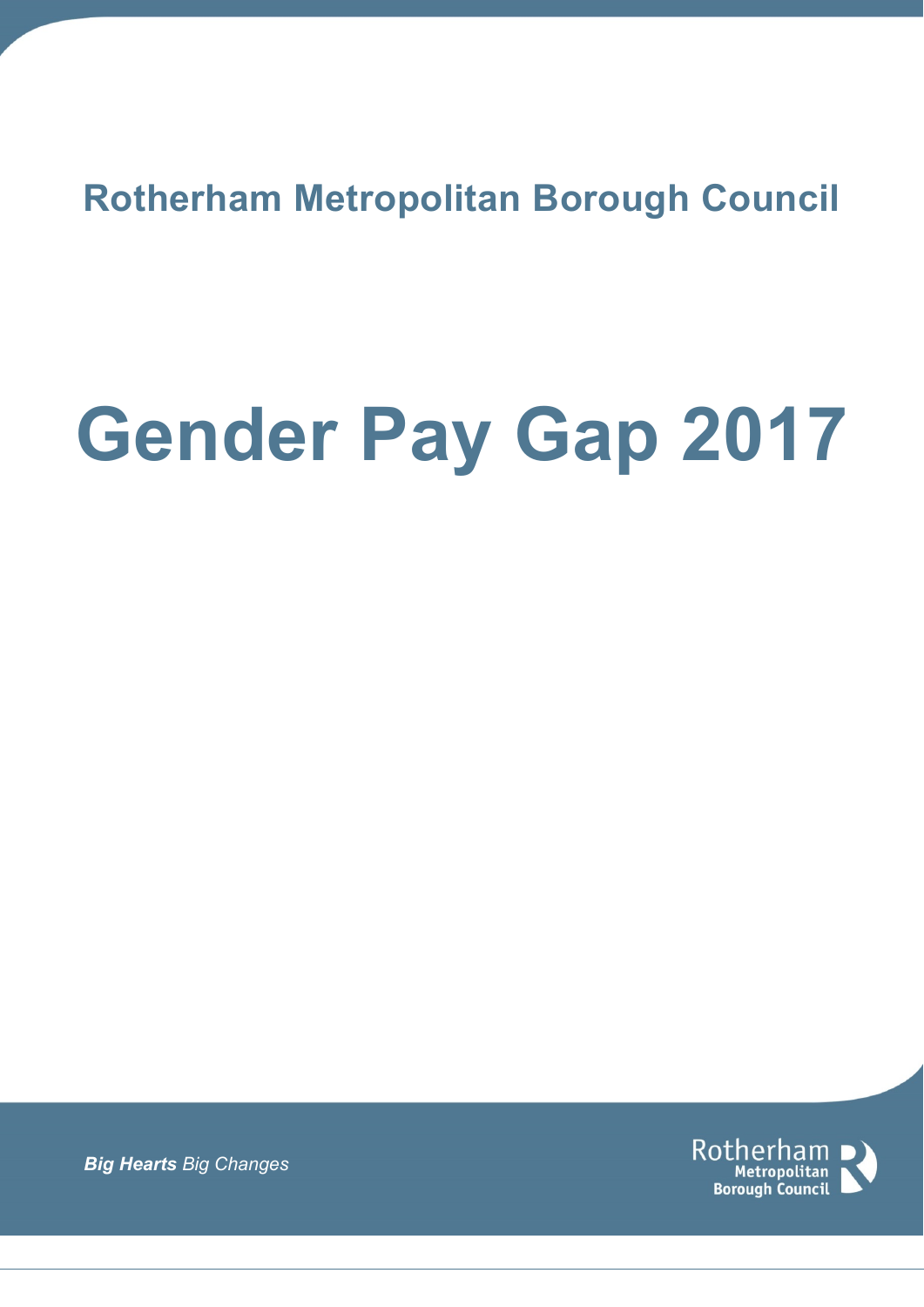### **Introduction**



The Council is committed to having a diverse and inclusive workforce, representative of the communities it serves, and has taken positive steps to improve workplace equality, introducing the UK Living Wage for our lower paid jobs which are predominantly being undertaken by women.

We offer a range of flexible working opportunities to enable our employees to achieve a work life balance, and which encourage and support women returning to work to continue their career on and work on a flexible basis.

I am pleased that the Council has a gender balanced and diverse Strategic Leadership Team and as the first female

Chief executive at the Council I am keen to ensure that we act as role models both within the Council and across the Rotherham Partnership in ensuring gender equality and inclusive growth.

We are eager to provide opportunities for all employees to develop and embed their skills through career pathways, helping them to gain the recognised skills, attainments and professional qualifications required to create a high performing and sustainable workforce irrespective of gender. .

We welcome the transparency and openness in both monitoring and reporting as this is important in tackling inequalities. For example, examining the pay gaps outlined in this report will assist us in identifying further areas for improvement.

I hope you find the report informative.

**Sharon Kemp Chief Executive Rotherham Metropolitan Borough Council**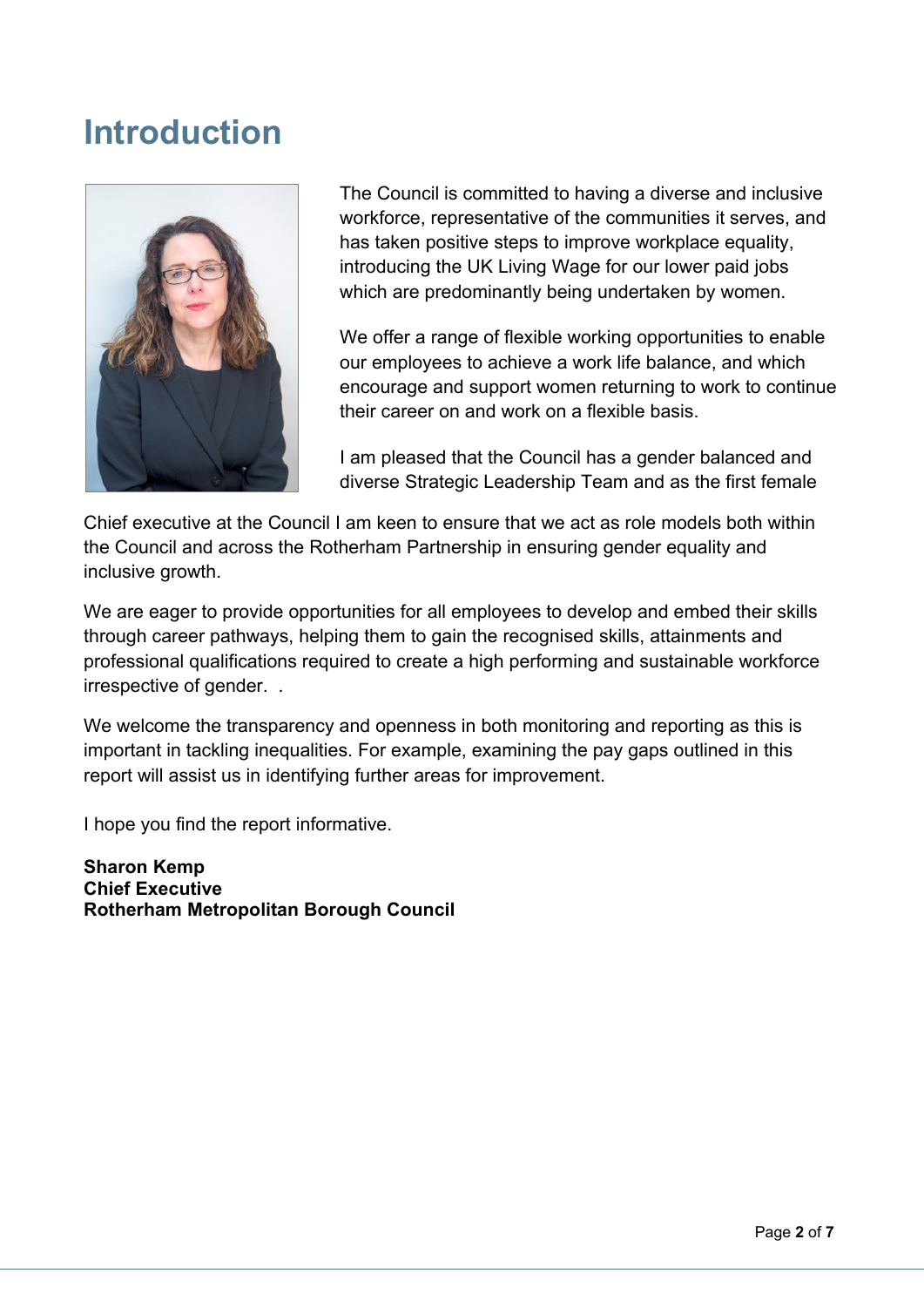## **Background**

Equal pay between men and women is a legal right under both United Kingdom and European Law. The Equality Act 2010 requires employers not to discriminate on grounds of race and disability and similar rules apply to sexual orientation, religion and age.

The Council is committed to and supports the principle of equal pay for all our employees. In pursuit of this objective, it has adopted terms and conditions of employment that have been negotiated and agreed through appropriate collective bargaining mechanisms (national and local) or as a consequence of authority decisions. These terms and conditions are incorporated into contracts of employment.

Ninety five percent of the Council's jobs (excluding school jobs) are covered by the National Joint Council for Local Government Services Single Status Agreement, which contains nationally agreed spinal pay points. All jobs are evaluated against the pay & grading scheme, ensuring a transparent process through which fair and consistent judgements are made on pay.

The gender pay gap is different to equal pay. Rather than considering whether women and men receive equal pay for equal value work, the pay gap is a measure of the disparity in the average earnings of males and females.

From 2017, any organisation that has more than 250 employees must publish and report specific figures about their gender pay gap. The gender pay gap is defined in the regulations as the difference between the average earnings of men and that of women, calculated relative to men's earnings. These calculations must be made using payroll information correct as on a specific date.

For public sector organisations the specific date, or snapshot date is the 31 March and information on pay gaps based on a snapshot date of 31 March 2017 must be published no later than 31 March 2018.

Maintained schools are responsible for publishing their data separately from the Council, which means that schools data is not included in this report.

Data must be published and reported on the following measures:

- Mean gender pay gap in hourly pay
- Median gender pay gap in hourly pay
- Mean bonus gender pay gap
- Median bonus gender pay gap
- Proportion of males and females receiving a bonus payment
- Proportion of males and females in each pay quartile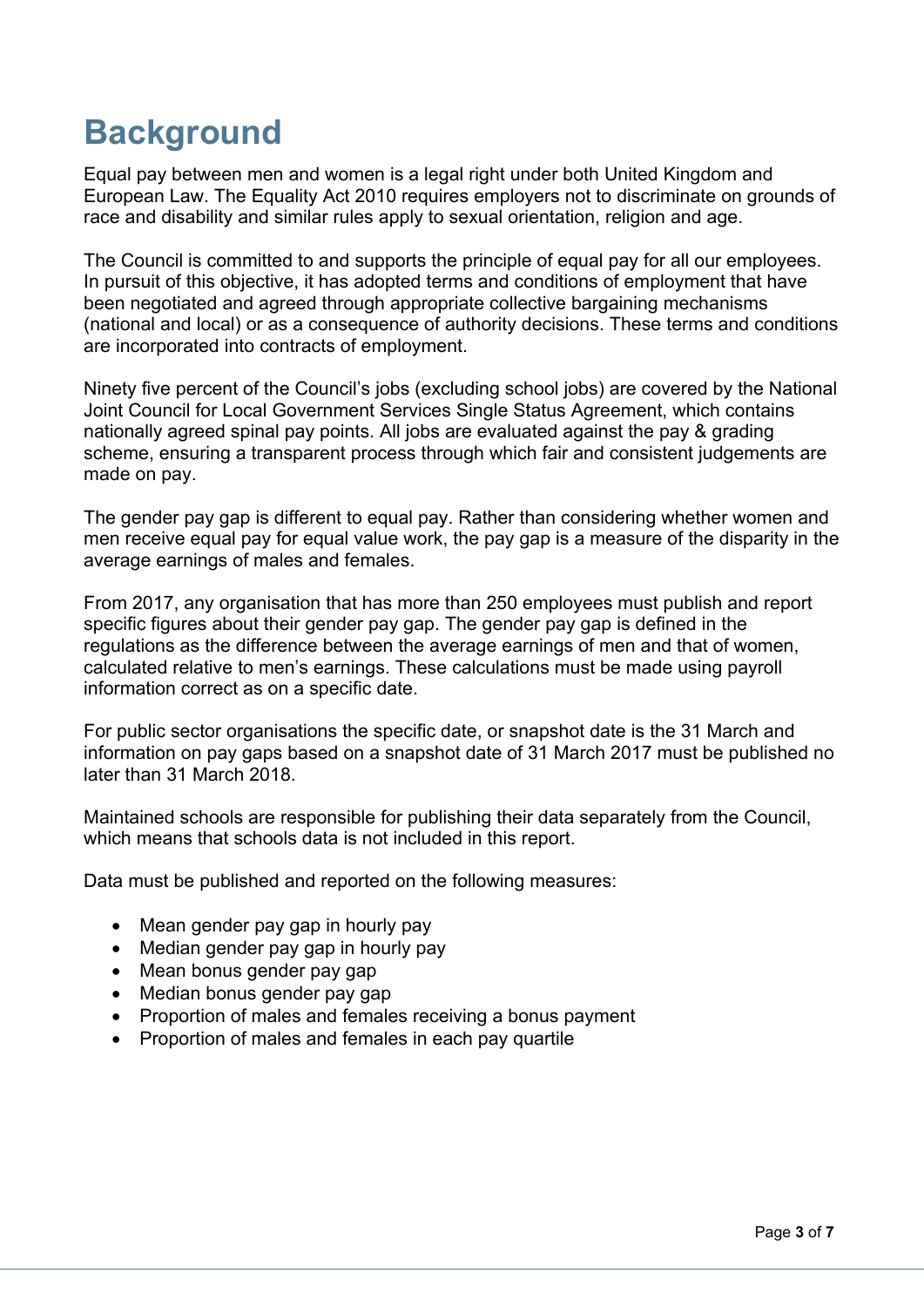## **Workforce demographics**



On the snapshot date 31 March 2017 Rotherham Metropolitan Borough Council had 5212 employees working across a wide range of industry sectors.

Females accounted for three quarters of the workforce, predominantly part-time workers in permanent positions whilst the male workforce was predominantly full-time workers in permanent positions.

Since 2010 the number of males working part-time has gradually increased to over one in five which compares to almost two out of three females. Over the same period the number of women in the top 5% of earners has also gradually increased.

As at 31 March 2017 sixty per cent of the Council's top 5% of earners were women, and women made up half of the Senior Leadership Team.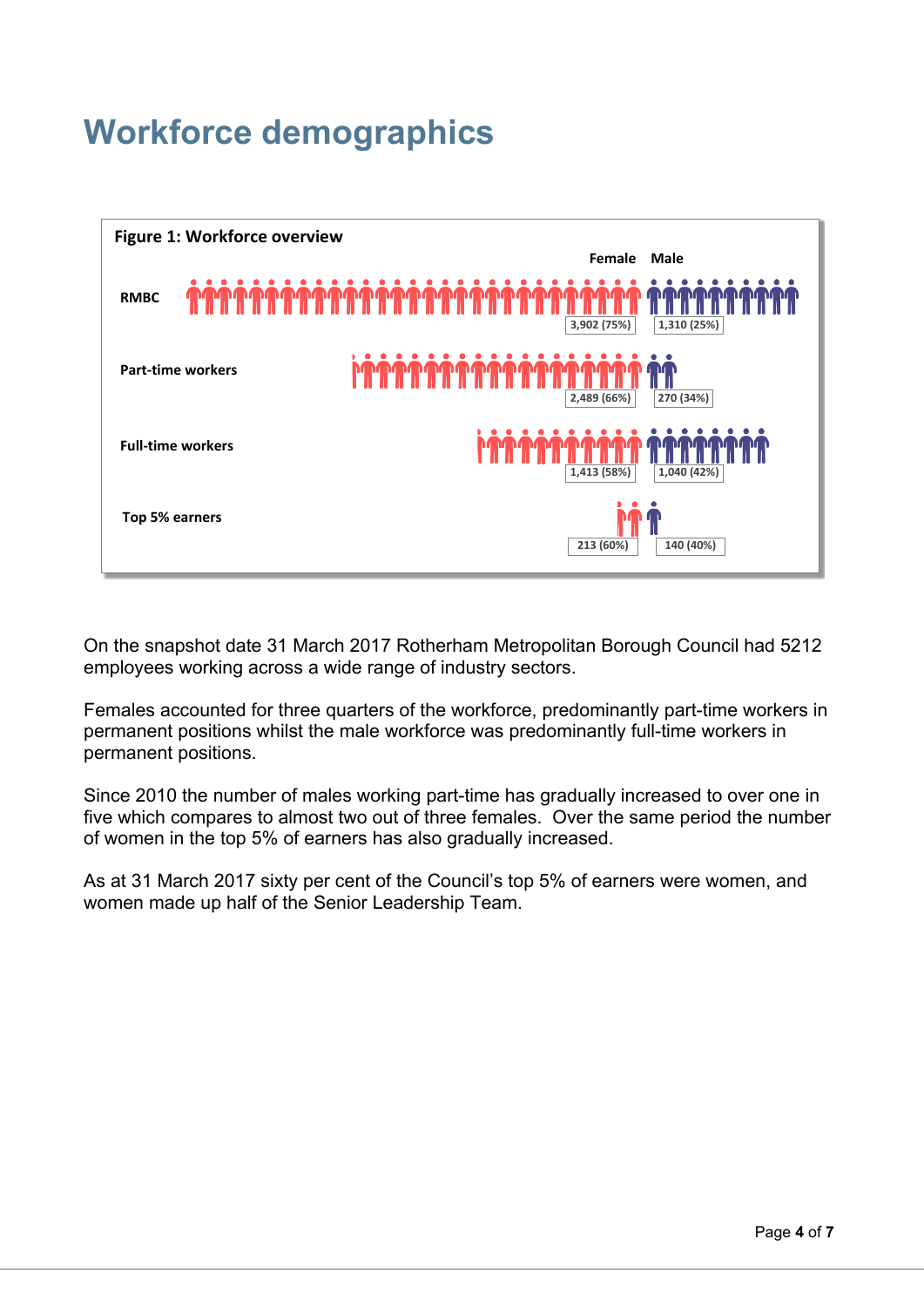# **Gender pay data and analysis**

#### **Means and medians**



The median gender pay gap for the Council was **12.5%** and the mean pay gap **11.5%.** A positive pay gap indicates that men are paid more than women and a negative pay gap that women are paid more than men. The Council's pay gap shows that men were paid more than women, however, the figures compare favourably with the average UK gap 20.9% and EU average 16.7% (Eurostat figures published on the European Commission of Justice's website).



Analysis of other protected characteristics showed a negative 12.4% median pay gap and negative 7.6% mean pay gap for BME employees, which indicates BME employees are paid more than non-BME employees. For disabled employees the median pay gap was a negative 9.7% and for the mean pay gap a negative 1.2%, which indicates that disabled employees are paid more than non-disabled employees.

#### **Bonus**

The Council does not operate any performance rates pay or bonus schemes, therefore has no bonus gender pay gap information to report.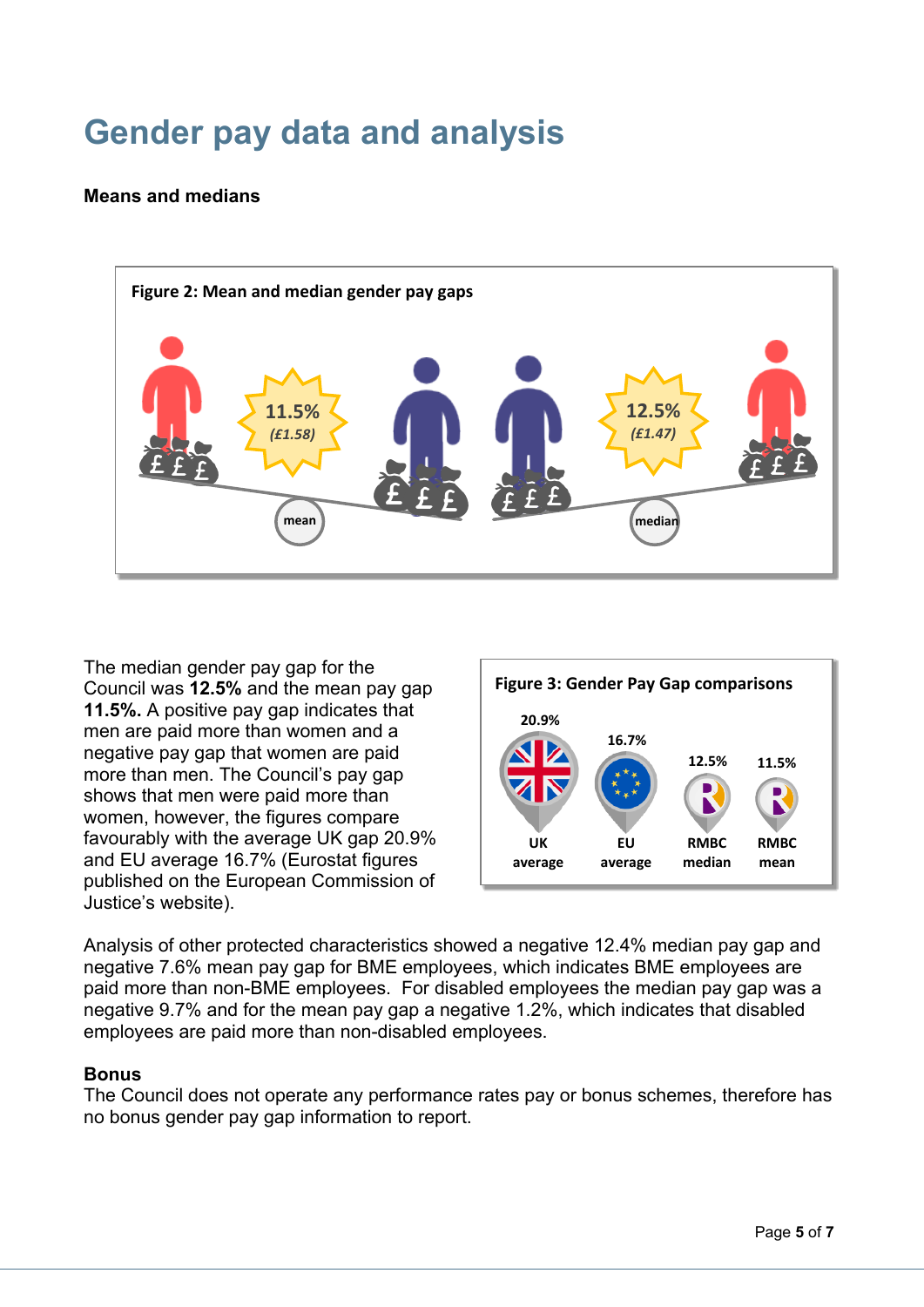

#### **Quartiles**

At 74% female and 26% male, the gender distribution in the two middle quartiles is broadly in line with the overall workforce representation. In the lower quartile, where the Council has a large number of female employees working in traditionally low-paid cleaning and catering roles, there is an over-representation of female workers. The reverse is true in the upper quartile, where the jobs tend to be professionally qualified or dependent on several years of management or other types of experience. Here, women are under-represented.

When looking at the spread of female employees across the quartiles, the ideal would be to see a quarter (25%) of all females in each of the four quartiles; the same goes for male employees. This has almost been achieved for female employees, however, for male employees there is a discrepancy of nine percentage points at the lower and upper quartiles.